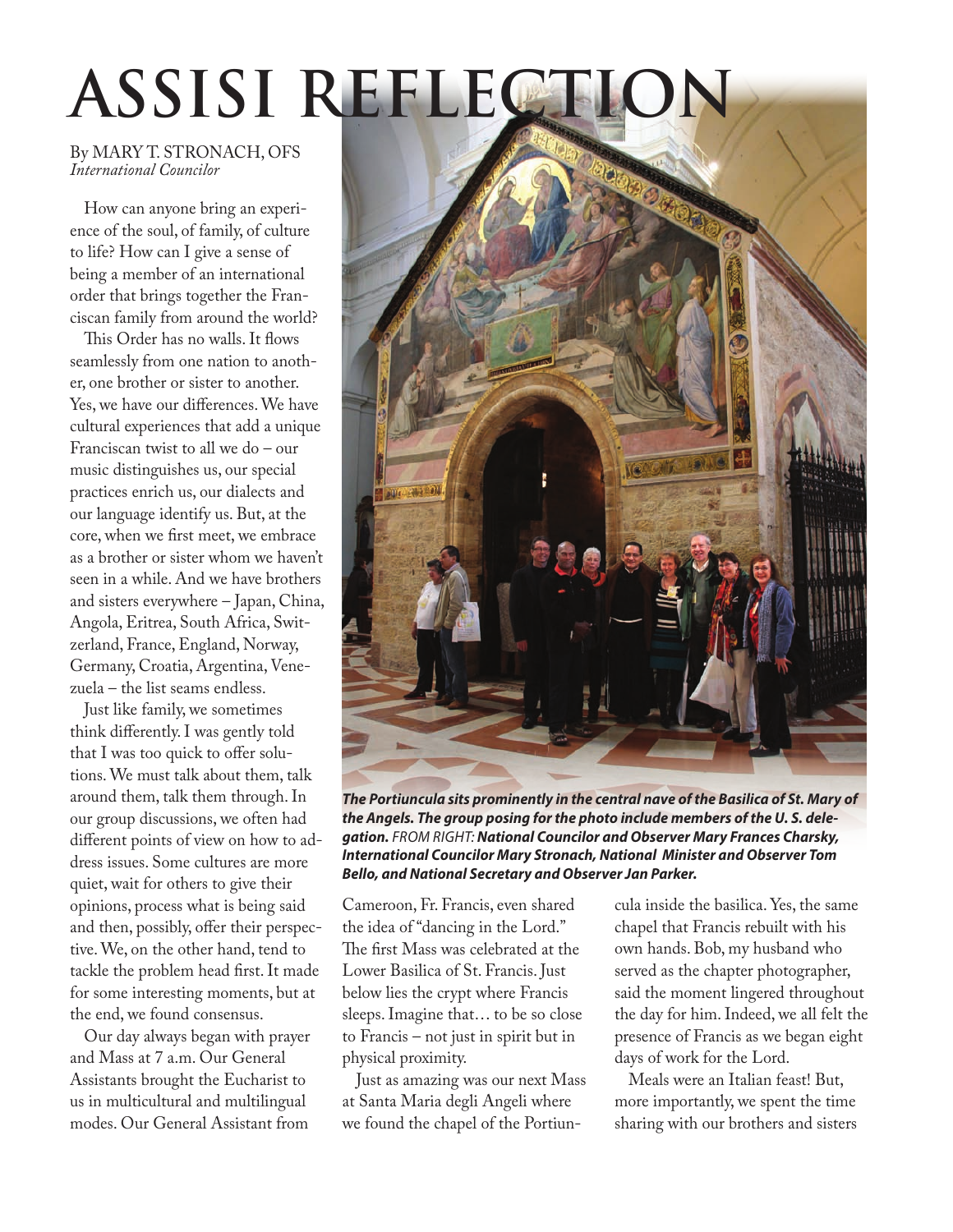## **GENERAL CHAPTER HIGHLIGHTS**



*Mary Stronach, OFS, (center left), international councilor for the U.S., confers with Gerti Theobald, OFS, of Germany during the opening session of the XIV General Chapter in Assisi.*

ASSISI -- The General Chapter, held Nov. 1-8 in Assisi, attracted 170 participants, incluidng some 84 capitulars (or voting delegates).

With an overarching theme of how to better manage the order, the chapter set the following priorities for the next three years: **Formation, Family, Presence in the World, Communication, YouFra, Emerging Fraternities, Finances.** These priorities will, among other things, focus on creation of a permanent translators' group, better use of the internet, strenghthening the sense of belonging to the universal fraternity, boosting formation efforts, continuing to provide aid to special projects (particularly Africa, China and Haiti), developing an international

– the African brother who shared the struggles of his fraternity in a country where Christians are martyred; the Japanese sister who spoke English with a lovely British lilt; the brother from Cuba who shared his work experiences at a local university; the Italian brother and sister who volunteer at the Vatican.

I must admit, the system of managing meetings is quite different at the interplan to promote vocations, and maximizing the relationship between Franciscan Youth and the OFS.

National fraternities are being asked to review the state of the order in their countries, including problems, strengths and opportunities, and to make recommendations on how to better adapt to today's reality. (At the National Chapter, NAFRA took the first steps with a mini-session discussing these issues. A committee, representing all levels of the order, will be pulled together to further the discussion.)

#### **PRESIDENCY AREAS**

The Chapter modified the areas of service within the Presidency to help equalize the workload for the

national level. They do not follow parliamentary procedure, and, until I realized that, I felt a little frustrated. While ideas and suggestions were offered, they did not always have the opportunity to be vetted by further discussion.

Elections followed the guidelines we all follow. At the end, there was a good balance of past and new representatives. New General Minister Tibor Kauser is a past Presidency councilor

Presidency Councilors.

Areas are no longer based solely on language, but, also geography. The countries to the south of Latin America and those that speak Portuguese now share the same Presidency Councilor (Spanish – Portuguese) and the same happens for the countries in South East Europe (Italian – English), while the Asian nations and those of Oceania now have their own Presidency Councilor. The U.S. and Canada are now paired with English speaking Africa.

#### **3-YEAR BUDGET**

The Chapter approved the budget for the next three years: 209,624 Euros (2015), 215,707 Euros (2016), and 221,730 Euros (2017).

for English speaking countries. He brings an understanding of the constitutions and legal system of the Order, but he also is very fraternal and open-minded. He is, in fact, the first man to be